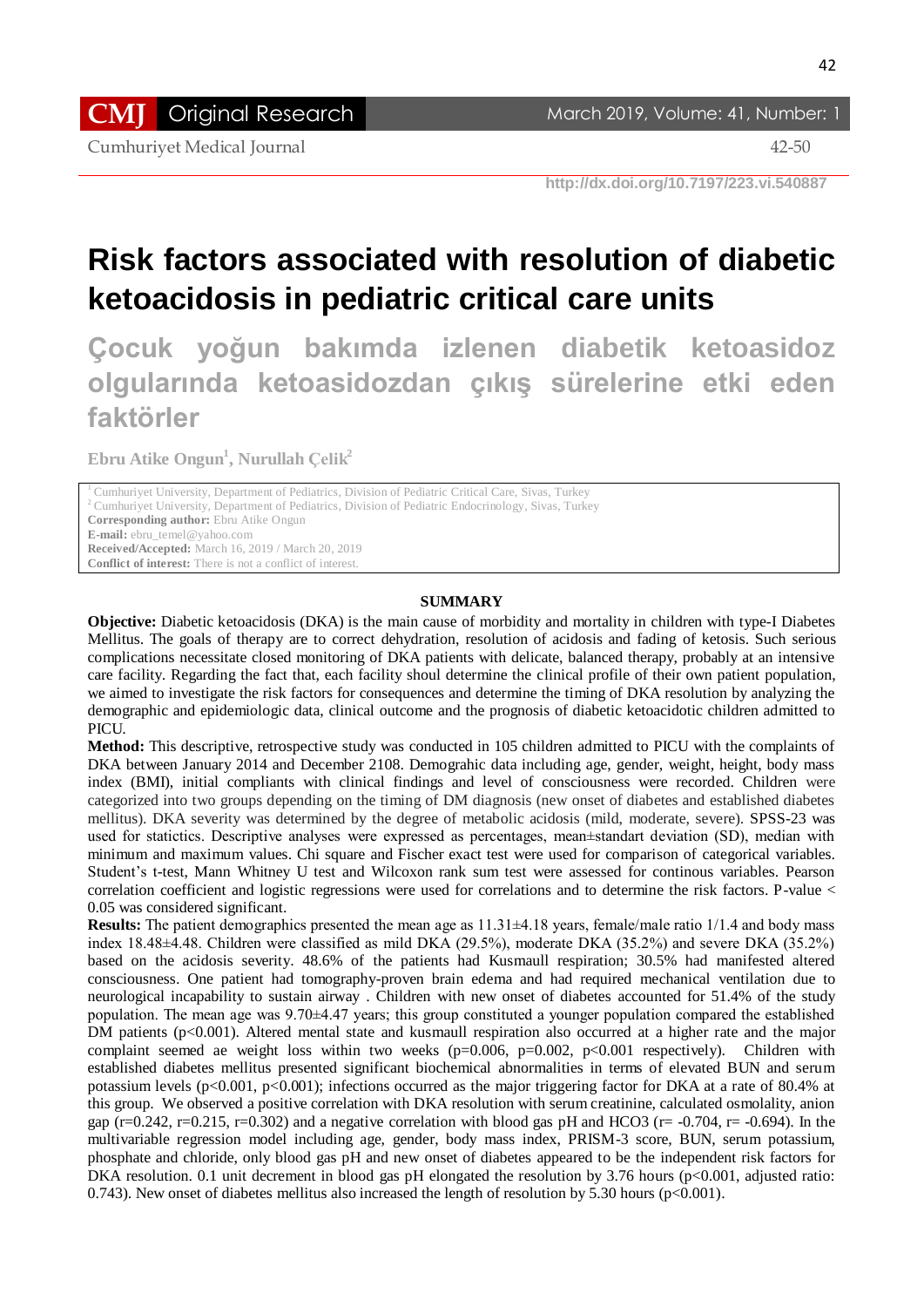## **Conclusions:** Inıtial blood gas pH and presence of new onset of diabetes are the major risk factors in resolution of ketoacidosis.

### **Keywords**: Type 1 Diabetes Mellitus,Ketoacidosis,Risk Factors,Children,Pediatric Critical Care

## **ÖZET**

**Amaç:** Diabetik ketoasidoz (DKA), Tip I diabetes mellitusta (DM) mortalite ve morbiditeye neden olan en önemli faktörlerdendir. Bu çalışma ile hastaların geliş laboratuvar ve klinik bulgularından yola çıkarak, ketoasidozdan çıkma sürelerini ön görmeyi ve gelişebilecek komplikasyonlar açısından risk faktörlerini belirlemeyi amaçladık.

**Yöntem:** Ocak2014-Aralık2018 arasında, Sivas Cumhuriyet Üniversitesi Hastanesi çocuk yoğun bakım servisine (ÇYB), DKA nedeniyle yatan 105 hastanın verileri geriye dönük incelendi. Hastaların demografik verileri, başvuru şikayetleri, muayene bulguları, laboratuvar parametreleri, PRISM skorları, ketoasidozdan çıkış zamanı ile ÇYB ve hastane yatış süreleri kaydedildi. Dehidratasyon derecesine göre ketoasidoz şiddeti (hafif/orta/ağır) derecelendirildi Olgular, yeni ve eski tanılı hastalar olarak iki gruba ayrıldı. SPSS23 ile kategorik ve sayısal veriler değerlendirildi; korelasyon ve çok değişkenli regresyon analizi yapıldı.

**Bulgular:** Ortalama yaşın 11.31±4.18 yıl, kız/erkek oranının 1/1.4 olduğu çalışmada yeni tanı alan hastaların oranı %51.4 idi. Hastaların %29.5'u hafif, %35.2'si orta, %35.2'si ağır şiddette DKA olduğu görüldü. Bilinç değişikliği %30.5, kusmaull solunum %48.6 gözlenirken, takiplerde bir hastada entübasyon ihtiyacı doğdu. Dört hastada akut böbrek yetmezliği gelişirken bir olguda hemodiyaliz uygulandı. Ketoasidozdan çıkış süresi ortalama 14.30±6.43 saat olup, ÇYB ve hastane yatış süreleri sırasıyla 2.06±1.01 gün ve 7.31±2.11 gündü. Her iki grup karşılaştırıldığında, yeni tanı alan hastaların yaşlarının daha küçük, bilinç bulanıklığı ve kusmaul solunum sıklığının daha fazla olduğu görüldü (p<0.001, (p=0.006, p=0.002, sırası ile). Öte yandan bu grupta, kilo kaybının en belirgin başvuru şikayeti olduğu görüldü (p<0.001). Önceden tanı alan diabetik hastalarda ise, enfeksiyonların %80.4 orannda ketoasidoza girme nedeni olduğu (p<0.001); BUN ve serum potasyum düzeylerinin daha yükksek olduğu görüldü (sırasıyla p<0.001, p<0.001).

Ketoasidozdan çıkış süresiyle, serum kreatinin, anyon açığı ve hesaplanan ozmolarite değerlerinin pozitif korele olduğu görüldü (sırasıyla r=0.242, r=0.302, r=0.215). Çoklu regrasyon modelinde ise kan gazı pH'da her 0.1 birimlik düşüşün ketoasidozdan çıkma süresini 3.76 saat, yeni tanı hastalık durumunun ise 5.30 saat geciktirdiği saptandı (adjusted ratio:0.743, p>0.001).

**Sonuç:** DKA lu olgularda başvuru esnasındaki kan pH değeri ve yeni tanı diabetes mellitus varlığı ketoasidozdan çıkışı belirleyen en önemli faktörlerdir.

**Anahtar sözcükler**: Tip 1 Diabetes Mellitus, Ketoasidoz, Risk Faktörleri, Çocuk, Çocuk Yoğun Bakım

## **INTRODUCTION**

Diabetic ketoacidosis (DKA) is the main cause of morbidity and mortality in children with type-I Diabetes Mellitus  $(T1DM1)^1$ . The life-threatining problems occur as a result of secondary dehydration and the multiple biochemical alterations (sodium, potassium, chloride and phosphate) as well as metabolic imbalance<sup>2,3</sup>. The endogenous insulin deficiency with the comibnation of stress activates stress-related counter-regulatory hormones (catecholamines, cortisol, glucagon, growth hormone) which trigger glycogenolysis and gluconeogenesis. Thus the hepatic and renal glucose production increase and lipolysis occur due to deterioration of peripheral glucose utilization. The final outcome is the catabolic metabolic state with hyperglycemia, hyperosmolarity, keton body production and accumulation of acid metabolites (ketones and ketoacids)<sup>4</sup>. International Society for Pediatric and [Adolescent Diabetes \(I](https://www.ispad.org/)SPAD) guideline refers to DKA as hyperglycemia (blood glucose > 200 mg/ dL), metabolic acidosis (venous blood gas  $pH <$  7.3 and/or plasma bicarbonate < 15 mmol/L) and presence of ketonemia and ketonuria<sup>5</sup>.

The clinical manifestations vary greatly and the incidence of complications are reported from 15% to  $67\%$ <sup>2,6</sup>. Several risk factors are associated with ketoacidosis such as misdiagnosis at first visit, delay in treatment, previous infection history, younger age  $\langle$  ( $\langle$ 2 years), low body mass index, low economic status with no health insurance<sup>1</sup>. Cerebral edema is one of the most feared consequence of DKA in both short and long term prognosis<sup>7</sup>. Goals of therapy are to correct dehydration, resolution of acidosis and fading of ketosis. Such serious complications necessitate closed monitoring of DKA patients with delicate, balanced therapy, probably at an intensive care facility<sup>5</sup>. The pediatric intensive care unit (PICU) of Sivas Cumhuriyet University Hospital is a tertiary critical care unit serving to a considerably populated territory around the region, The management of therapy are arranged with the collaboration of pediatric endocrinology department. Regarding the fact that, each facility should determine the clinical profile of their own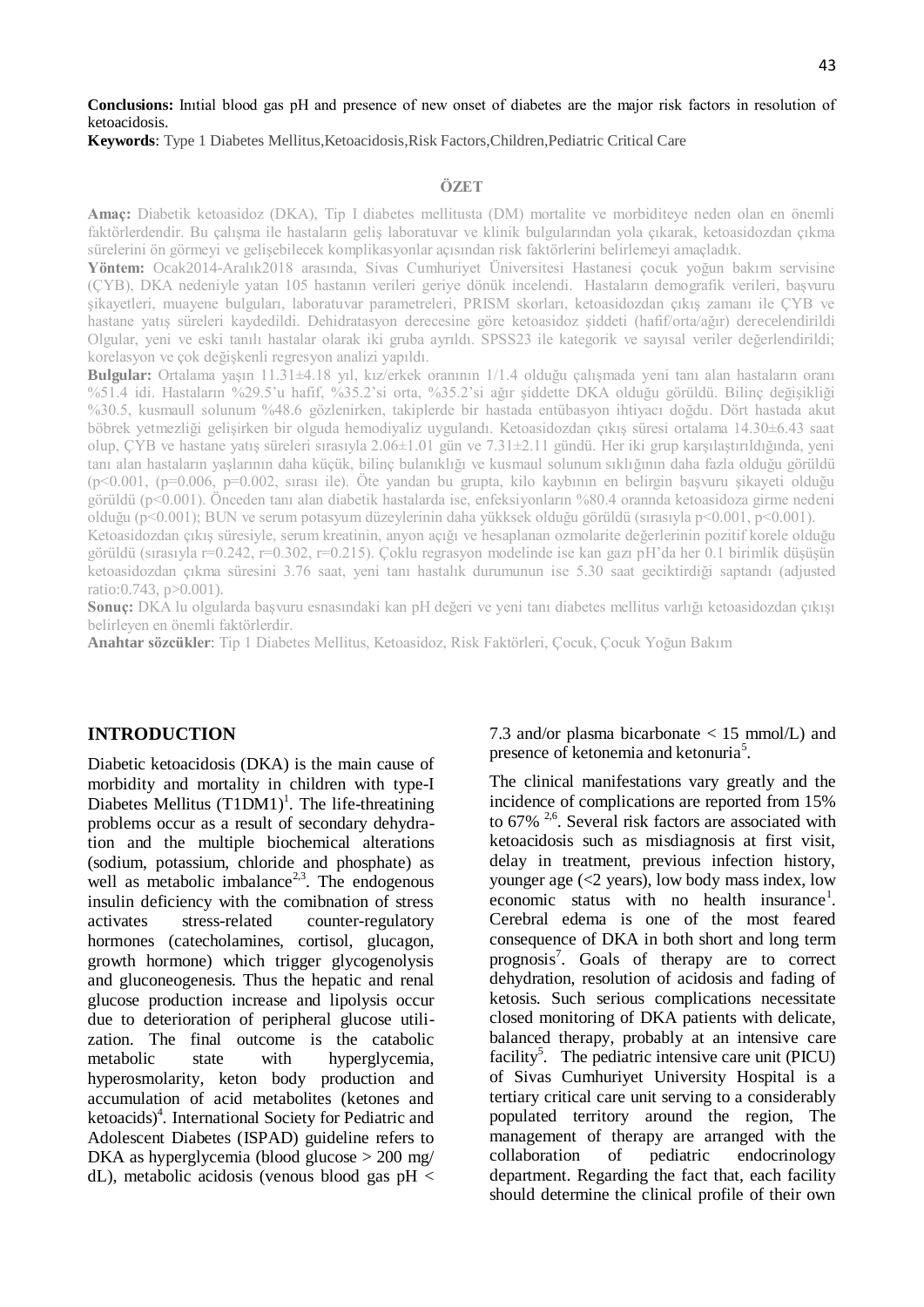patient population<sup>8</sup>, we aimed to investigate the risk factors for consequences and determine the timing of DKA resolution by analyzing the demographic and epidemiologic data, clinical outcome and the prognosis of diabetic ketoacidotic children admitted to PICU.

# **MATERIAL AND METHODS**

Following approval of the local ethics committee, this descriptive, retrospective study was conducted at DKA children admitted to PICU between January 2014 and December 2108. The search of the ICD code ''ketoacidosis, with diabetes mellitus'' on hospital computer database presented 196 PICU admission of 105 children. In case of recurrent admissions, only the first intensive care admissions were collected for analysis. The term DKA was defined by the he Society of Pediatric Emergency and Intensive Care Medicine protocol and 2018 ISPAD guideline suh as: Hyperglycemia (blood glucose  $>11$  mmol/L [200 mg/dL]), Venous pH <7.3 or serum bicarbonate <15 mmol/L, presence of ketonemia or ketonuria<sup>5,9</sup>. Demograhic data including age, gender, weight, height, body mass index (BMI), initial compliants with clinical findings and level of consciousness were recorded. Children were categorized into two groups depending on the timing of DM diagnosis (new onset of diabetes and established diabetes mellitus). DKA severity was determined by the degree of metabolic acidosis: mild DKA as blood gas pH<7.30 or serum bicarbonate (HCO3)<15; moderate DKA as blood gas pH<7.20 or HCO3<10 and severe DKA as blood gas pH<7.10 or HCO3<5 (5). Initial (PICU arrival) biochemical results including serum glucose, sodium, chloride,

## **RESULTS**

potassium, phosphate, blood urea nitrogen (BUN), creatinine and blood gas parameters (pH, HCO3, base excess [BE] ) were extracted from the

database. The corrected sodium (measured Na + 1.6 x [serum glucose-100] / 100), efective osmolality (mOsm/kg) ( $[2 \times$  serum Na<sup>+</sup>] + [serum glucose  $\div$  18] ) and anion gaps (Na<sup>+</sup> – [ Cl<sup>-</sup> +HCO3- ] ) were calculated by the mathematical modelings in parenthesis mentioned above. '*Timing of DKA resolution*' was defined as, recovery of consiousness with blood gas pH over 7.30, HCO3 $\geq$  15 meq/L and resolution of ketosis or ketonemia. If any, the complications observed the PICU follow up, PRISM-3score, length of PICU stay and hospitalization were recorded.

SPSS (Statistical Package for Social Sciences) for Windows 23 was used for statics of the study. Descriptive analyses were expressed as percentages, mean±standart deviation (SD), median with minimum and maximum values. Chi square and Fischer exact test were used for comparison of categorical variables. Normal and non-normal distributions of continous variables were assessed by Student's t-test, Mann Whitney U test and Wilcoxon rank sum test. Pearson correlation coefficient and logistic regressions were also used for correlations and to determine the risk factors. P-value  $< 0.05$  was considered significant.

A total of 105 children were included in the study. The patient demographics presented the mean age as 11.31±4.18 years, female/male ratio 1/1.4 and body mass index 18.48±4.48. Children were classified as mild DKA (29.5%), moderate DKA (35.2%) and severe DKA (35.2%) based on the acidosis severity. Weight loss occurred as the major complaint overall (68.2%). 30.5% of the study population manifested altered consciousness only one had to intubated and received mechanical ventilation support. Timing of DKA resolution was 14.30±6.43 hours. The demographics and the laboratory outcome are<br>represented at Table 1 and 2. represented at Table 1 and 2.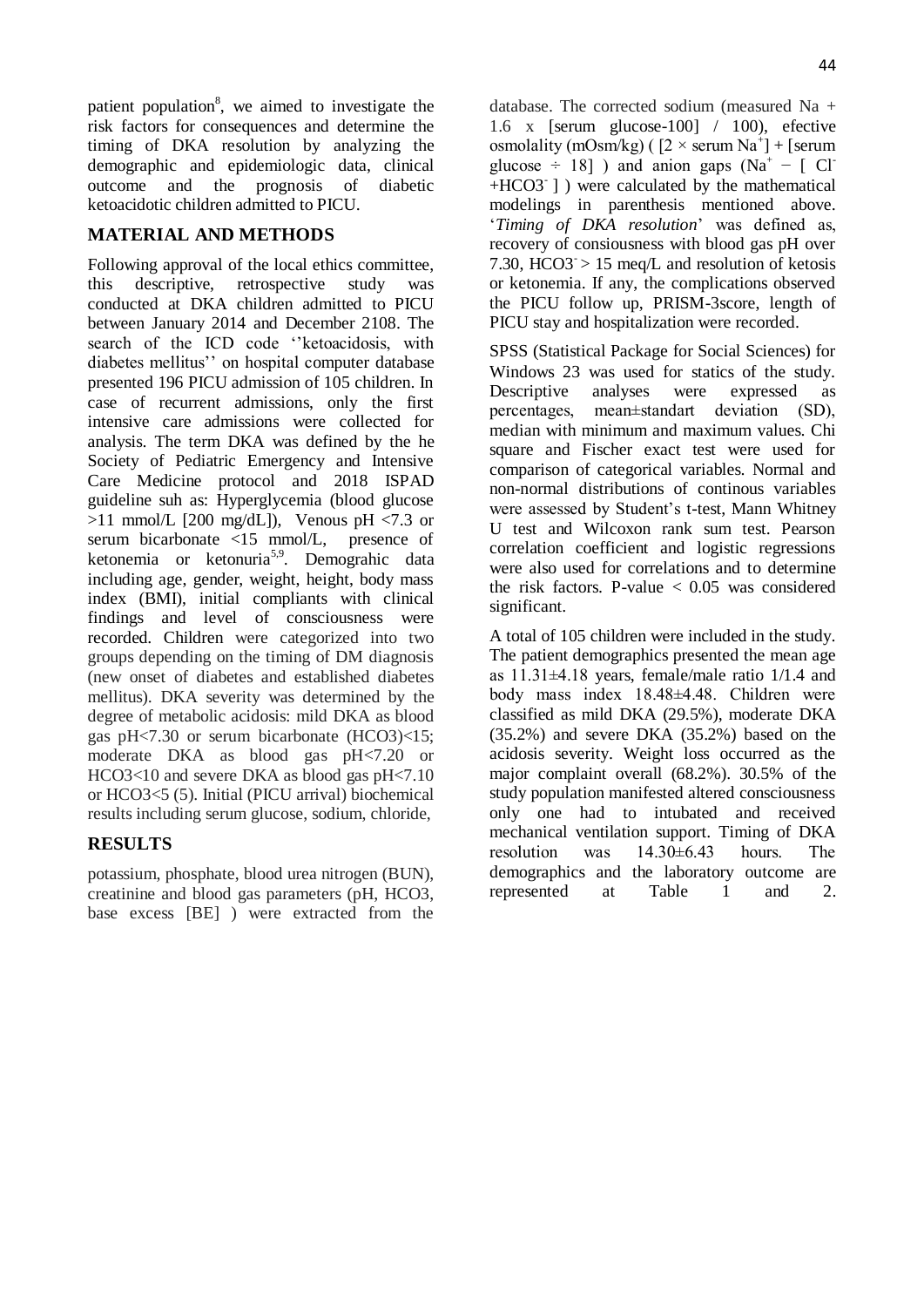## **Table 1.** The study demographics

|                                                | $n = 105$ (%)            |                                   | <i>105</i><br>$=$<br>$\boldsymbol{n}$ |
|------------------------------------------------|--------------------------|-----------------------------------|---------------------------------------|
|                                                |                          |                                   | ( %)                                  |
| Gender, $(n)$                                  |                          | <b>DKA</b> severity               |                                       |
| Female                                         | 49 (46.7%)               | Mild                              | 31(29.5%)                             |
| Male                                           | 56 (53.3%)               | Moderate                          | $37(35.2\%)$                          |
|                                                |                          | Severe                            | 37 (35.2%)                            |
| Age (years), (meant $\pm SD$ )                 | $11.31 \pm 4.18$         | Length of DKA resolution,         | $14.30\pm6.43$                        |
|                                                |                          | $(saat), (ort \pm SS)$            |                                       |
| <b>Height,</b> $(cm)$ , $mean \pm SD)$         | $135.66 \pm 22.98$       | Altered consciousness, $(n)$      | 32 (30.5%)                            |
| <b>Height SDS</b> median(min-max)              | $-0.84$ $(-5.05 - 5.10)$ | <b>Kusmaul respiration,</b> $(n)$ | 51 (48.6%)                            |
| <b>Weight,</b> $(kg)$ , $(\text{mean} \pm SD)$ | $35.97 \pm 16.31$        | <b>Infection history</b> , $(n)$  | 58 (55.2%)                            |
| <b>Weight SDS</b> , median(min-max)            | $-0.62$ $(-7.43 - 2.39)$ | Weight loss, $(n)$                | 72 (68.6%)                            |
| <b>BMI,</b> $(\%)$ , (mean $\pm SD$ )*         | $18.48\pm4.48$           | Abdominal pain, $(n)$             | 36 (34.3%)                            |
| <b>PRISM-3 score,</b> (mean $\pm SD$ )         | $11.87 \pm 5.47$         | Polydipsia., $(n)$                | 48 (45.7%)                            |
| Length of PICU stay, (days),                   | $2.06 \pm 1.01$          | Polyurea, $(n)$                   | 47 (45.7%)                            |
| $(mean \pm SD)$                                |                          |                                   |                                       |
| Length<br>of<br>hospitalization,               | $7.31 \pm 2.11$          | <b>Malaise</b> , $(n)$            | 32 (30.5%)                            |
| $(days)$ , (mean $\pm SD$ )                    |                          |                                   |                                       |
| New-onset of diabetes mellitus,                | 54 (51.4%)               | Nausea, $(n)$                     | 36 (34.3%)                            |
| (n)                                            |                          |                                   |                                       |
|                                                |                          | Vomiting, $(n)$                   | 26 (24.8%)                            |

*\*BMI: body mass index*

**Tablo 2.** Laboratory outcome of the study population

|                                                        | $n\left(\frac{0}{0}\right)$ |
|--------------------------------------------------------|-----------------------------|
| <b>Blood gas (venous), <i>(mean</i></b> $\pm$ SD)      |                             |
| pH                                                     | $7.13 \pm 0.12$             |
| $PCO2$ (mmHg)                                          | $23.87 \pm 7.18$            |
| $HCO3$ (meq/L)                                         | $8.05\pm4.11$               |
| $BE$ , (mmol/L),                                       | $-18.38\pm 6.38$            |
| <b>BUN,</b> (mg/dL), (mean $\pm SD$ )                  | $15.32\pm 6.16$             |
| <b>Serum creatinine,</b> $(mg/dL)$ , $(mean \pm SD)$   | $0.76 \pm 0.31$             |
| <b>Serum glucose,</b> $(mg/dL)$ , $(mean \pm SD)$      | $448.26 \pm 171.16$         |
| <b>Serum sodium,</b> ( $mmol/L$ ), ( $mean \pm SD$ )   | $134.50\pm3.91$             |
| Correctred sodium, $(mmol/L)$ , $(mean \pm SD)$        | $140.07\pm4.13$             |
| <b>Serum chloride,</b> ( $mmol/L$ ), ( $mean \pm SD$ ) | $101.38\pm5.77$             |
| <b>Serum potassium</b> ( $mmol/L$ ), ( $mean \pm SD$ ) | $5.03\pm0.65$               |
| <b>Serum phosphate</b> ( $mg/dL$ ), ( $mean \pm SD$ )  | $3.94\pm1.22$               |
| Anion gap, $(mmol/L)$ , $(mean \pm SD)$                | $24.67\pm5.41$              |
| Calculated osmolality $(mOsm/kg)$                      | $293.91 \pm 10.58$          |
| White blood cell count $(mm^3)$                        | $12860\pm7470$              |
| <b>HbA1c,</b> $(\%)$ , (mean $\pm SD$ )                | $12.16\pm2.66$              |
| <b>C-peptide</b> , $(ng/ml)$ , $(mean \pm SD)$         | $0.81 \pm 0.60$             |

Children with new onset of diabetes accounted for 51.4% of the study population. The mean age was 9.70±4.47 years; this group constituted a younger population compared the established DM patients (p<0.001; Table 3). Altered mental state and kusmaull respiration also occurred at a higher rate and the major complaint seemed ae weight loss within two weeks (p=0.006, p=0.002, p<0.001

respectively). On the other hand, children with established diabetes mellitus presented significant biochemical abnormalities in terms of elevated BUN and serum potassium levels  $(p<0.001,$ p<0.001; Table 4); infections occurred as the major triggering factor for DKA at a rate of 80.4% at this group.

Table 3. The demograhics and the clinical outcome according to timing of DM diagnosis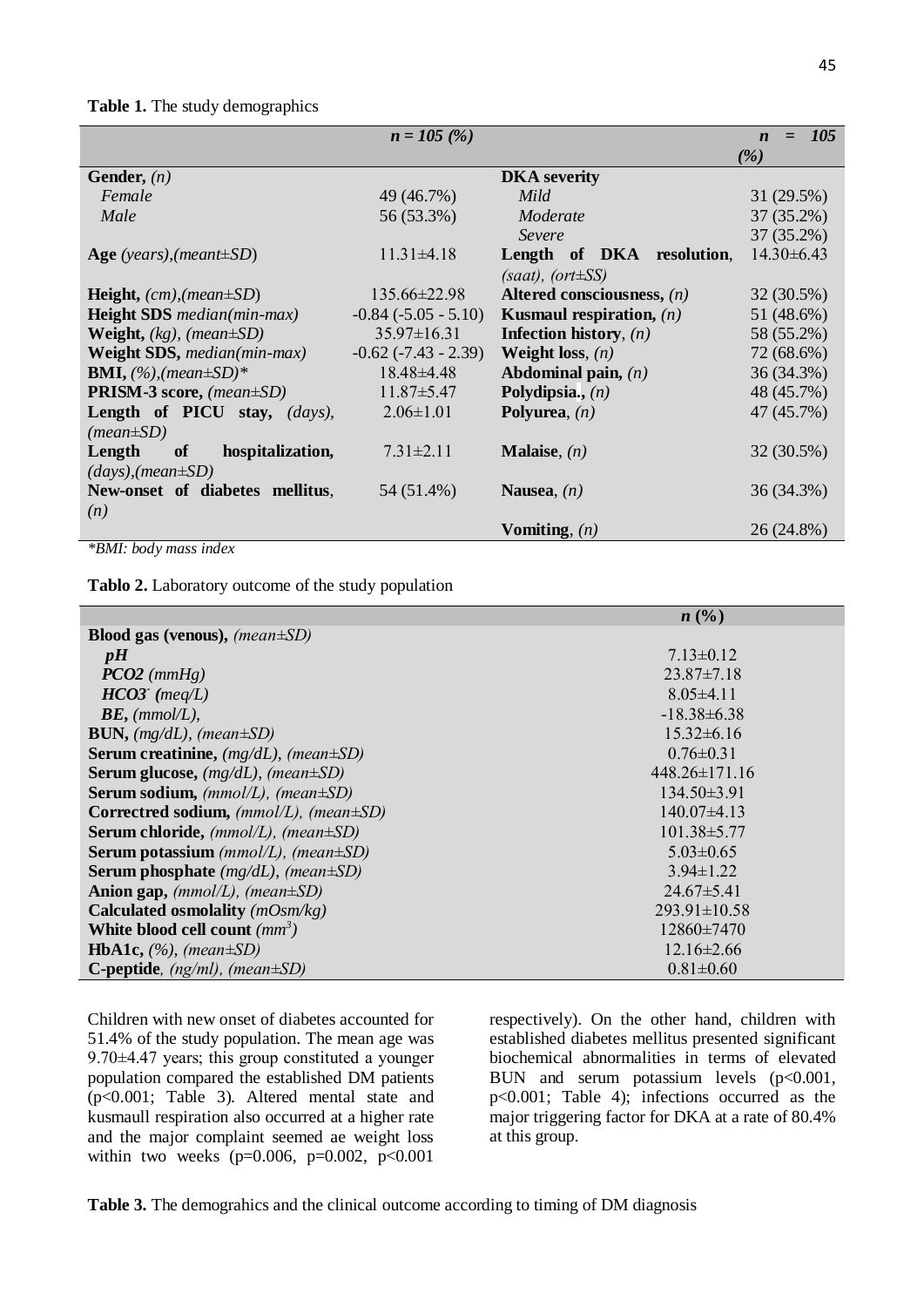|                                                   | New-onset DM                               | <b>Established DM</b>                      | $\boldsymbol{p}$ |                                   | <b>New-onset DM</b> Established DM | $\boldsymbol{p}$ |          |
|---------------------------------------------------|--------------------------------------------|--------------------------------------------|------------------|-----------------------------------|------------------------------------|------------------|----------|
|                                                   | $(n=54)$                                   | $(n=51)$                                   |                  |                                   |                                    | $(n=54)$         | $(n=51)$ |
| Gender, $(n)$                                     |                                            |                                            |                  | Length of DKA resolution,         | $16.89 \pm 5.9$                    | $11.50 \pm 5.81$ | < 0.001  |
| Female                                            | $26(48.1\%)$                               | $23(45.1\%)$                               | 0.754            | $(hours)$ , (mean $\pm SD$ )      |                                    |                  |          |
| Male                                              | 28 (51.9%)                                 | 28 (54.9%)                                 |                  |                                   |                                    |                  |          |
| Age (years)(mean $\pm SD$ )                       | $9.70 + 4.47$                              | $13.01 \pm 3.06$                           | $0001$           | Altered consciousness $(n)$       | $23(42.6\%)$                       | $9(17.6\%)$      | 0.006    |
| <b>Height</b> $(cm)(mean \pm SD)$                 | $131.82 \pm 26.40$                         | $139.72 \pm 18.22$                         | 0.297            | <b>Kusmaul</b> respiration, $(n)$ | 34(63%)                            | 17 (33.3%)       | 0.002    |
| Height SDS, median (min-max)                      | $-0.058(-2.91-5.10)$                       | $-1.01$ $(-5.05 - 0.671)$                  | 0.002            | <b>Infection history</b> , $(n)$  | $17(31.5\%)$                       | 41 (80.4%)       | < 0.001  |
| $Weight_{s}(kg), (mean \pm SD)$                   | $34.37 \pm 18.03$                          | $37.66 \pm 14.35$                          | 0.341            | Weight loss, $(n)$                | 49 (90.7%)                         | $23(45.1\%)$     | < 0.001  |
| Weight SDS, median(min-max)                       | $-0.27(-7.03-2.39)$                        | $-0.78(-7.43-1.97)$                        | 0.024            | Abdominal pain, $(n)$             | 21 (38.9%)                         | $15(29.4\%)$     | 0.307    |
| <b>BMI</b> $(%)$ , (mean $\pm SD$ )               | $18.19\pm4.31$                             | $18.78 \pm 4.70$                           | 0.611            | Polydipsia. $(n)$                 | 42 (77.8%)                         | $6(11.8\%)$      | < 0.001  |
| <b>DKA</b> severity<br>Mild<br>Moderate<br>Severe | $17(31.5\%)$<br>20 (37.0%)<br>$17(31.5\%)$ | 14 (27.5%)<br>$17(33.3\%)$<br>$20(39.2\%)$ | 0.708            | Polyurea, $(n)$                   | 41 (75.9%)                         | $6(11.8\%)$      | < 0.001  |
| PRISM-3 score, (mean±SD)                          | $12.71 \pm 6.45$                           | $11.22 \pm 4.59$                           | 0.431            | Malaise, $(n)$                    | $22(40.7\%)$                       | $10(19.6\%)$     | 0.019    |
| <b>PICU</b><br>Length<br>of<br>stay,              | $2.44\pm0.86$                              | $1.66 \pm 1.02$                            | < 0.001          | Nausea, $(n)$                     | 19 (35.2%)                         | 17 (33.3%)       | 0.842    |
| $(days)(mean \pm SD)$                             |                                            |                                            |                  |                                   |                                    |                  |          |
| Length<br>of<br>hospitalization,                  | $8.75 \pm 1.03$                            | $5.78 \pm 1.89$                            | < 0.001          | Vomiting, $(n)$                   | 19 (35.2%)                         | 7(13.7%)         | 0.011    |
| $(days)$ , (mean $\pm SD$ )                       |                                            |                                            |                  |                                   |                                    |                  |          |

**Table 4.** Laboratory outcome of the study population

|                                                      | <b>New onset DM</b> | <b>Established DM</b> | $\boldsymbol{p}$ |
|------------------------------------------------------|---------------------|-----------------------|------------------|
|                                                      | $(n=54)$            | $(n=51)$              |                  |
| <b>Bllod gas (venous),</b> (mean $\pm SD$ )          |                     |                       |                  |
| pH                                                   | $7.13 \pm 0.14$     | $7.14\pm0.11$         | 0.730            |
| $PCO2$ (mmHg)                                        | $23.15\pm 6.24$     | $22.65 \pm 8.06$      | 0.286            |
| $HCO3$ (meq/L)                                       | $8.31 \pm 4.33$     | $7.76 \pm 3.88$       | 0.742            |
| $BE$ , (mmol/L)                                      | $-18.04\pm 6.76$    | $-18.75 \pm 5.99$     | 0.699            |
| <b>BUN,</b> $(mg/dL)$ , $(mean \pm SD)$              | $12.59 \pm 3.70$    | $18.22 \pm 6.91$      | < 0.001          |
| Serum creatinine, (mg/dL), (mean±SD)                 | $0.73 \pm 0.27$     | $0.80 \pm 0.35$       | 0.271            |
| <b>Serum glucose,</b> $(mg/dl)$ , $(mean \pm SD)$    | $464.83 \pm 166.99$ | $430.72 \pm 175.40$   | 0.469            |
| <b>Serum sodium,</b> ( $mmol/L$ ), ( $mean \pm SD$ ) | 134.85±4.25         | $134.13 \pm 3.52$     | 0.451            |
| Corrected sodium, (mean±SD)                          | 140.68±4.42         | $139.42 \pm 3.74$     | 0.119            |
| <b>Serum chloride,</b> (mmol/L), (mean±SD)           | $101.87\pm 6.38$    | $100.86 \pm 5.06$     | 0.827            |
| <b>Serum potassium,</b> (mmol/L,) (mean±SD)          | $4.81 \pm 0.46$     | $5,27\pm0.73$         | < 0.001          |
| <b>Serum phosphate</b> $(mg/dl)$ , $(mean \pm SD)$   | $3.75 \pm 1.08$     | $4.13 \pm 1.33$       | 0.081            |
| Anion gap, $(mmol/L)$                                | $24.20 \pm 5.45$    | $25.17 \pm 5.38$      | 0.356            |
| Calculated osmolality, (mOsm/kg)                     | $295.52 \pm 10.91$  | $292.20 \pm 10.06$    | 0.157            |
| WBC $(mm^3)^*$                                       | $11500 \pm 6185$    | 14270±8440            | 0.143            |
| <b>HbA1c,</b> $(\%)$ , (mean $\pm SD$ )              | $11.95 \pm 2.68$    | $12.47 \pm 2.63$      | 0.251            |
| C-peptide, (ng/ml), (mean±SD)<br>$\cdots$            | $0.85 \pm 0.58$     | $0.84 \pm 0.96$       | 0.111            |

*\*WBC: White blood cell count*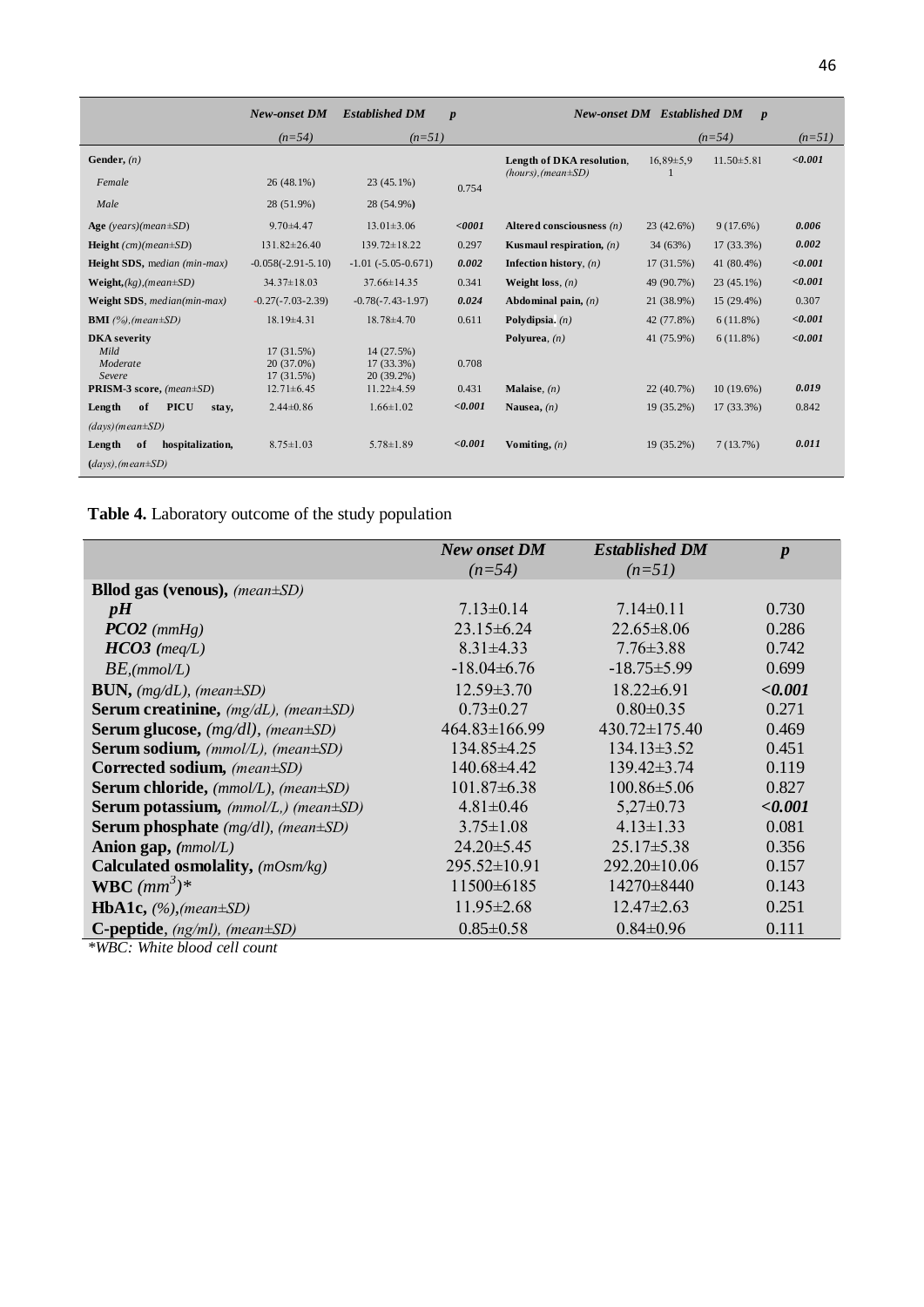| Time of DKA resolution           |                  |                |                              | <b>Time of DKA resolution</b> |          |  |
|----------------------------------|------------------|----------------|------------------------------|-------------------------------|----------|--|
| Age                              | $\boldsymbol{p}$ | 0.230          | <b>Anion</b> gap             | $\boldsymbol{p}$              | 0.001    |  |
|                                  | r                | $-0.073$       |                              | r                             | 0.302    |  |
| Weight                           | $\boldsymbol{p}$ | 0.264          | <b>Calculated osmolality</b> | $\boldsymbol{p}$              | 0.014    |  |
|                                  | $\mathbf{r}$     | 0.078          |                              | $\mathbf{r}$                  | 0.215    |  |
| <b>Weight SDS</b>                | $\boldsymbol{p}$ | 0.491          | <b>BUN</b>                   | $\boldsymbol{p}$              | 0.103    |  |
|                                  | r                | 0.003          |                              | $\boldsymbol{r}$              | $-0.125$ |  |
| <b>BMI</b>                       | $\boldsymbol{p}$ | 0.136          | <b>Serum creatinine</b>      | $\boldsymbol{p}$              | 0.007    |  |
|                                  | $\mathbf{r}$     | 0.136          |                              | $\mathbf{r}$                  | 0.242    |  |
| <b>PRISM-3 score</b>             | $\boldsymbol{p}$ | 0.222          | <b>Serum sodium</b>          | $\overline{p}$                | 0.413    |  |
|                                  | r                | 0.113          |                              | $\boldsymbol{r}$              | 0.022    |  |
| <b>Length of PICU stay</b>       | $\boldsymbol{p}$ | < 0.001        | <b>Corrected sodium</b>      | $\boldsymbol{p}$              | 0.074    |  |
|                                  | $\mathcal{r}$    | 0.842          |                              | r                             | 0.143    |  |
| <b>Length of hospitalization</b> | $\boldsymbol{p}$ | < 0.001        | Serum potassium              | $\boldsymbol{p}$              | 0.358    |  |
|                                  | r                | 0.429          |                              | $\mathbf{r}$                  | $-0.036$ |  |
| <b>Blood</b> gas pH              | $\boldsymbol{p}$ | < 0.001        | Serum chloride               | $\boldsymbol{p}$              | 0.065    |  |
|                                  | r                | $-0.704$       |                              | $\boldsymbol{r}$              | 0.149    |  |
| PCO <sub>2</sub>                 | $\boldsymbol{p}$ | < 0.001        | <b>Serum phosphate</b>       | $\overline{p}$                | 0.464    |  |
|                                  | r                | 0.429          |                              | r                             | 0.009    |  |
| HCO3                             | $\boldsymbol{p}$ | $<\!\!\!0.001$ | <b>Serum glucose</b>         | $\boldsymbol{p}$              | 0.011    |  |
|                                  | $\mathbf{r}$     | $-0.694$       |                              | $\mathbf{r}$                  | 0.224    |  |
| BE                               | $\overline{p}$   | < 0.001        | HbA1c                        | $\boldsymbol{p}$              | 0.223    |  |
|                                  | $\mathcal{r}$    | $-0.689$       |                              | r                             | 0.68     |  |

**Table 5.** Risk Factors Assciated with DKA resolution

Table 5 represents the correlations between timing of DKA resolution and biochemical/blood gas parameters. We observed a positive correlation with DKA resolution with serum creatinine, calculated osmolality, anion gap (r=0.242,  $r=0.215$ ,  $r=0.302$ ) and a negative correlation with blood gas pH and HCO3 ( $r = -0.704$ ,  $r = -0.694$ ). In the multivariable regression model including age, gender, body mass index, PRISM-3 score, BUN, serum potassium, phosphate and chloride, only blood gas pH and new onset of diabetes appeared to be the independent risk factors for DKA resolution. 0.1 unit decrement in blood gas pH elongated the resolution by  $3.76$  hours (p<0.001, adjusted ratio: 0.743). New onset of diabetes mellitus also increased the length of resolution 5.30 hours (p<0.001).

In terms of complications, 30.5% of the study population manifested altered consciousness; only one had tomography-proven brain edema. The same patient had to intubated and received mechanical ventilation support for three days due to neurological incapability to sustain airway maneuvers. Another four patients (one from newonset of diabetes, three from established-DM groups) developed acute kidney injury (AKI); one patient required hemodialysis due to intractable acidosis. Following two sessions of dialysis, kidney functions were restored. There was not any recorded mortality due to DKA. We observed

total length of PICU stay and hospitalization as  $2.06\pm1.01$  days and  $7.31\pm2.11$  days respectively.

## **DISCUSSION**

The results of this study demonstrated, i) blood gas pH predicted the timing of DKA resolution (0.1 unit decrement in pH elongates the resolution by 3.76 hours; adjusted ratio: 0.743); ii) new onset of diabetes melllitus delayed the restoration of metabolic balance by 5.3 hours; iii) baseline creatinine level, anion gap and calculated serum osmolality significantly correlated with resolution time.

The influence of blood gas pH and HCO3 on DKA severity have been well established<sup>10</sup>. The goal of therapy is the initiation of appropriate fluid and insulin medication to correct dehydration. ISPAD guideline refers to restoraiton of metabolic balance as blood gas (venous) pH > 7.3, HCO3 >15 mmol/ $L^5$ ; however it does not establish the precise timing of DKS resolution. As far as we know, this was the first report to demonstrate the duration of DKA resolution in children. We found, 0.1 unit decrement in venous blood gas pH elongated the resolution by 3.76 hours (p>0.001, adjusted ratio: 0.743).

The new onset of diabetes had also distinct characteristics in this study. They encountered altered mental state and kusmaull respiration more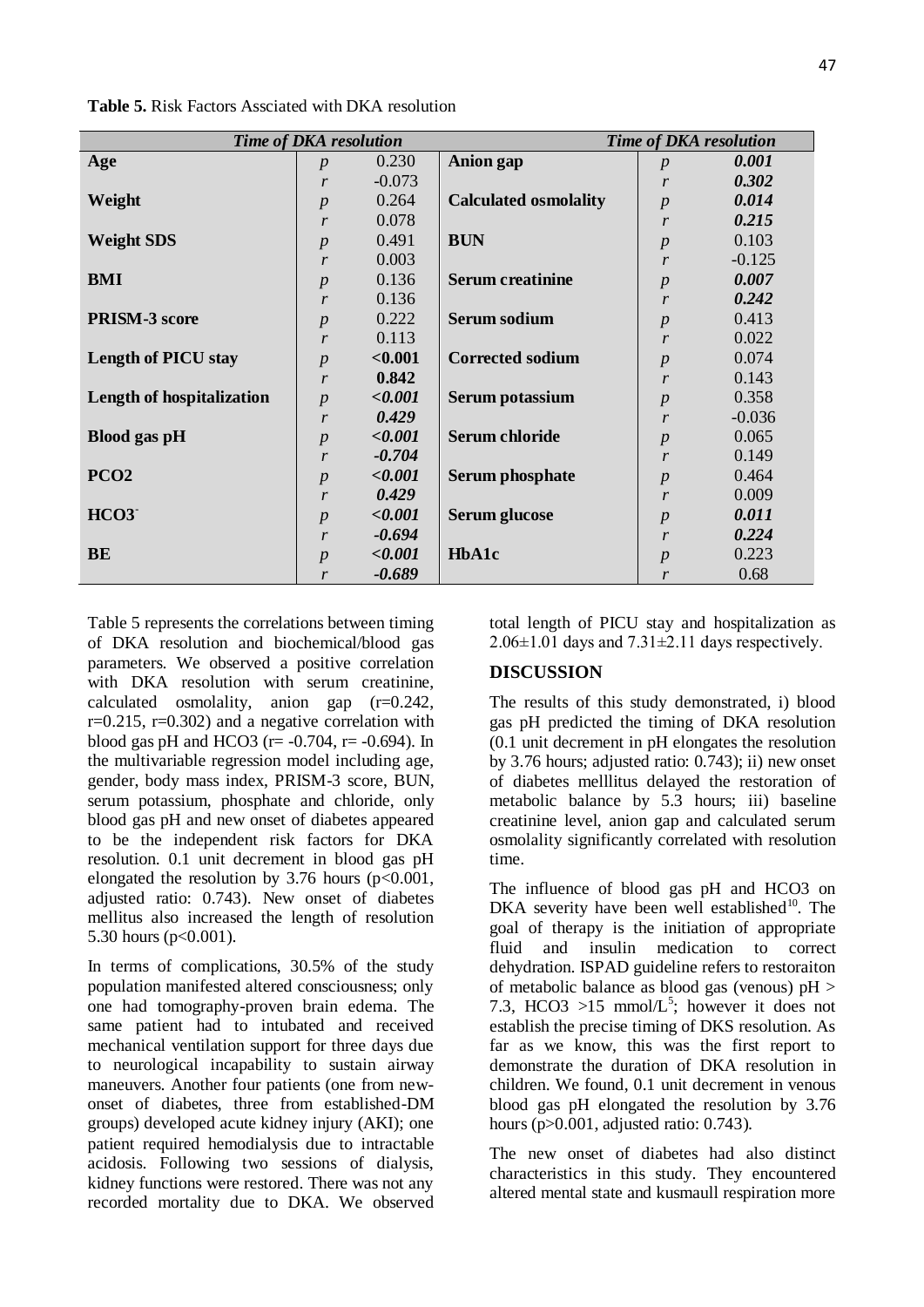frequently; possible explanation for the latter was the lack of timely diagnosis. Delayed admission to a health care facility have exposed the child to longer periods of dehydration, causing severe clinical signs and symptoms. Thus restoration of metabolic balance was delayed by 5.3 hours compared to established DM children.

Several life threatining complications are demonstrated in literature with mortality rates ranging between  $0.15\%$  and  $30\%$  <sup>5,11</sup>. The most feared consequence is the cerebral edema. Although the underlying mechanism of brain edema is contraversial, several mechanisms might play a role such as rapid deterioration of cerebral osmolarity due to inappropriate fluid treatment and cerebral hypoperfusion-related cerebral injury<sup>11-14</sup>. The incidence of tomography-proven brain edema is reported 0.5% - 0.9%, but the actual rates are believed to be higher. The subclinical edema occurs frequently, but often unrecognized<sup>14</sup>. If left untreated, the mortality due to edema might reach up to 21% -24%. Brain edema has a long term sequelae on congnitive functions, fall intellectual coefficients, short term memory loss at a rate of  $15\%$  -  $35\%$  <sup>15</sup>. In the present study, only one patient was complicated with cerebral edema (0.9%), in which the rates were concardant with literature reports $16,17$ .

Another serious consequence of DKA is the development of AKI. Despite the fact that, AKI occurs at a higher rate in hyperglycemic hypoerosmolar state, it's incidence on children with DKA is scarce<sup>18,19</sup>. The recent report from Weissbach et al, demonstrated the AKI incidence at DKA presence as 30% possibly due to prerenal mechanisms $^{20}$ . No doubt in the management of DKA, AKI poses a greater risk for the patient, because children exhibit serious challenge than adults for several reasons. First of all, the younger the age, more difficult to obtain a brief symptom history which leads to increased length of periods left undiagnosed. The longer the patient is undiagnosed, the higher risk of patient exposing to hypovolemia and dehydration. Secondly, the management of fluid therapy is harder in children due to higher metabolic rate and relatively large surface are to body mass<sup>20</sup>. Besides, several investigators report severe metabolic acidosis on the onset of DKA which do not improve despite adequate therapy<sup>21-23</sup>. Our results indicated four children had AKI (one in new onset of DM, three in established DM diagnosis groups). Only one with established DM diagnosis required hemodialysis due to intractable acidosis. AKI progression in this study supported AKI incidence reporting higher incidence in established DM

diagnosis in other studies<sup>24</sup>. Possible explanation for higher incidence is the chronic exposure to elevated blood sugar and microvascular renal damage.

In the present study, the rate of new onset of diabetes was 51.4%. Other studies report the incidence as  $8.6\%$  -  $67\%$  <sup>25,26</sup>. The significantly wide ranges in the reported incidence might be due to several reasons such as: DKA criteria designed for the study, the prevalence of DM in the index population, the socioeconomic income of the country and racial differences<sup>26,27</sup>. Children less than 2 years of age and adolescents between 10 and 14 years have higher DKA prevalence than other age groups<sup>28</sup>. The dominance of new onset of diabetes of this study might be explained by relatively older age of children who were enrolled in the study. Our results were consistent with the reports from Polish, Pakistanian and Iranian children demostrating the average age groups at the new onset of diabetes<sup>26,29,30</sup>.

There were some limitations of the study. The retrospective nature of this study brought along the risk of potantial conflict of bias. Secondly for the new onset of diabetes group, we did not had any chance to form a control diabetic group without ketoacidosis; thus other associated risk factors related with new onset of diabetes could not be examined. Finally, the number of children enrolled in the study were quite small to generalize the outcomes to the whole population. On the other hand, the strength of this study was to predict the timing at DKA resolution and restoration of metabolic balance. Plus the significant infection rates and DKA relationship in children with established diabetes mellitus compel the attraction on parental education of having a diabetic youngster. Health care professionals should address the increased insulin demand in presence of infections on family meetings. In addition, all health care practitioners should be encouraged to identify early symptoms of diabetes mellitus.

## **REFERENCES**

- 1. Del Pozo P, Aránguiz D, Córdova G Scheu C, Valle P, Cerda J, García H, Hodgson MI, Castillo A. Clinical profile of children with diabetic ketoacidosis in fifteen years of management in a Critical Care Unit. Rev Chil Pediatr. 2018 Aug;89(4):491-498. doi: 10.4067/S0370-41062018005000703.
- 2. Wolfsdorf JI. The International Society of Pediatric and Adolescent Diabetes guidelines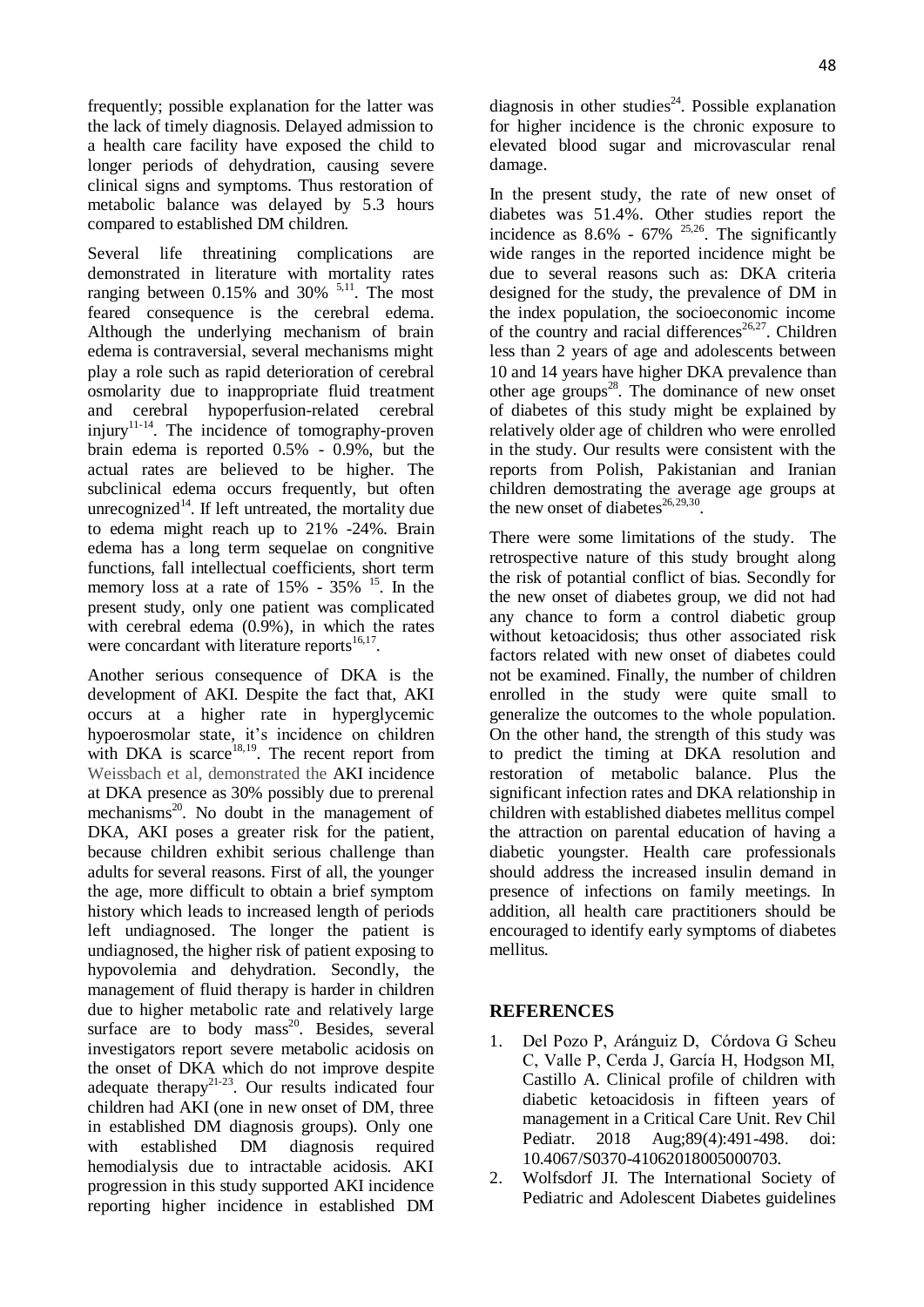for management of diabetic ketoacidosis: Do the guidelines need to be modified? Pediatr Diabetes. 2014;15(4):277-86.

- 3. Olivieri L, Chasm R. Diabetic Ketoacidosis in the Pediatric Emergency Department. Emerg Med Clin N Am 2013;755-73.
- 4. Wolfsdorf J, Craig ME, Daneman D, et al. Diabetic ketoacidosis in children and adolescents with diabetes. Pediatr Diabetes. 2009; 10 Suppl 12: 118-33
- 5. Wolfsdorf JI, Glaser N, Agus M, Fritsch M, Hanas R, Rewers A, Sperling MA, Codner E. ISPAD Clinical Practice Consensus Guidelines 2018: Diabetic ketoacidosis and the hyperglycemic hyperosmolar state. Pediatr Diabetes. 2018 Oct;19 Suppl 27:155- 177. doi: 10.1111/pedi.12701.
- 6. Usher-Smith JA, Thompson MJ, Walter FM. Variation between countries in the frequency of diabetic ketoacidosis at first presentation of type 1 diabetes in children: a systematic review. Diabetologia. 2012; 55(11):2878- 94.
- 7. Long B, Koyfman A. Emergency Medicine Myths: Cerebral Edema in Pediatric Diabetic Ketoacidosis and Intravenous Fluids. J Emerg Med. 2017 Aug;53(2):212-221. doi: 10.1016/j.jemermed. 2017.03.014. Epub 2017 Apr 12.
- 8. Sherry N, Levitsky L. Managment of Diabetic Ketoacidosis in Children and Adolescents. Pediatr Drugs. 2008; 10(4):209- 15.
- 9. Gülser Esen Besli Başak Nur Akyıldız Hasan Ağın. Çocuk acil tıp ve yoğun bakım derneği. Diabetik ketoasidoz tedavi protokolü 2017. Available at: http://www.cayd.org.tr/gorseller /files/protokoller/CAYDDKA(07012018).pdf
- 10. Wolfsdorf JI, Allgrove J, Craig ME, Edge J, Glaser N, Jain V, Lee WW, Mungai LN, Rosenbloom AL, Sperling MA, Hanas R: ISPAD Clinical Practice Consensus Guidelines 2014. Diabetic ketoacidosis and hyperglycemic hyperosmolar state. Pediatr Diabetes 2014;15 Suppl 20:154-179.
- 11. Duck SC, Wyatt DT: Factors associated with brain herniation in the treatment of diabetic ketoacidosis. J Pediatr 1988;113:10-14.
- 12. Glaser N, Barnett P, McCaslin I, Nelson D, Trainor J, Louie J, Kaufman F, Quayle K, Roback M, Malley R, Kuppermann N: Risk factors for cerebral edema in children with diabetic ketoacidosis. The Pediatric Emergency Medicine Collaborative Research Committee of the American Academy of Pediatrics. N Engl J Med 2001;344:264-269.
- 13. Yuen N, Anderson SE, Glaser N, Tancredi DJ, O'Donnell ME: Cerebral blood flow and

cerebral edema in rats with diabetic ketoacidosis. Diabetes 2008;57:2588-2594.

- 14. Glaser NS, Wootton-Gorges SL, Buonocore MH, Marcin JP, Rewers A, Strain J, DiCarlo J, Neely EK, Barnes P, Kuppermann N: Frequency of sub-clinical cerebral edema in children with diabetic ketoacidosis. Pediatr Diabetes 2006;7:75-80.
- 15. Jefferies CA, Nakhla M, Derraik JG, Gunn AJ, Daneman D, Cutfield WS. Preventing Diabetic Ketoacidosis. Pediatr Clin North Am. 2015; 62(4): 857-71.
- 16. Edge JA, Hawkins MM, Winter DL, Dunger DB: The risk and outcome of cerebral oedema developing during diabetic ketoacidosis. Arch Dis Child 2001;85:16-22.
- 17. Lawrence SE, Cummings EA, Gaboury I, Daneman D: Population-based study of incidence and risk factors for cerebral edema in pediatric diabetic ketoacidosis. J Pediatr 2005;146:688-692
- 18. Baalaaji M, Jayashree M, Nallasamy K, Singhi S, Bansal A. Predictors and Outcome of Acute Kidney Injury in Children with Diabetic Ketoacidosis. Indian Pediatr. 2018 Apr 15;55(4):311-314. Epub 2018 Feb 9.
- 19. Zeitler P, Haqq A, Rosenbloom A, Glaser N; Drugs and Therapeutics Committee of the Lawson Wilkins Pediatric Endocrine Society. Hyperglycemic hyperosmolar syndrome in children: pathophysiological considerations and suggested guidelines for treatment. J Pediatr. 2011;158:9-14,14.e1-2.
- 20. Weissbach A, Zur N, Kaplan E, Kadmon G, Gendler Y, Nahum E. Acute Kidney Injury in Critically Ill Children Admitted to the PICU for Diabetic Ketoacidosis. A Retrospective Study. Pediatr Crit Care Med. 2019 Jan;20(1):e10-e14.doi: 10.1097/PCC.0000000000001758.
- 21. Yesilbas O, Cem E, Cimbek EA. Successful treatment of life-threatening severe metabolic acidosis by continuous veno-venous hemodialysis in a child with diabetic ketoacidosis. J Pediatr Endocrinol Metab. 2018 Sep 25;31(9):1043-1045. doi: 10.1515/jpem-2018-0232.
- 22. Lee SH, Kim BG, Cho AY, Kim SS, Shin HS, et al. A case of diabetic ketoacidosis with refractory metabolic acidosis successfully treated with continuous hemodiafiltration. J Korean Soc Emerg Med 2015;26:480–482.
- 23. Kawata H, Inui D, Ohto J, Miki T, Suzue A, et al. The use of continuous hemodiafiltration in a patient with diabetic ketoacidosis. J Anesth 2006;20:129–31